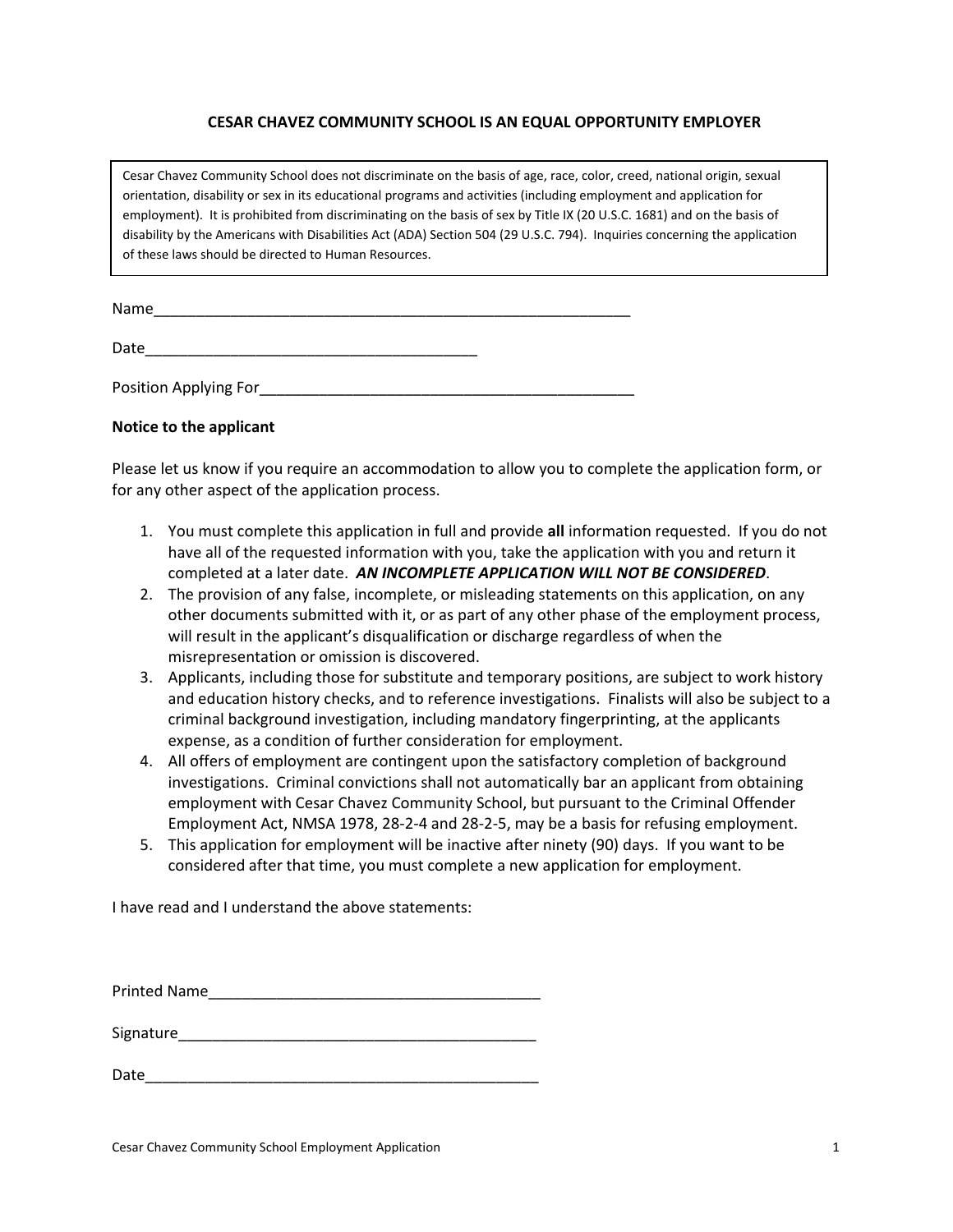# **PERSONAL DATA**

| NAME              |                 |                                                                                                                                                                                                                                                                                                                                                                                             |                        |                       |
|-------------------|-----------------|---------------------------------------------------------------------------------------------------------------------------------------------------------------------------------------------------------------------------------------------------------------------------------------------------------------------------------------------------------------------------------------------|------------------------|-----------------------|
|                   | <b>LAST</b>     | <b>FIRST</b>                                                                                                                                                                                                                                                                                                                                                                                |                        | <b>MIDDLE INITIAL</b> |
|                   |                 | OTHER NAMES USED And the contract of the contract of the contract of the contract of the contract of the contract of the contract of the contract of the contract of the contract of the contract of the contract of the contr                                                                                                                                                              |                        |                       |
|                   |                 |                                                                                                                                                                                                                                                                                                                                                                                             |                        |                       |
|                   |                 |                                                                                                                                                                                                                                                                                                                                                                                             |                        |                       |
|                   |                 |                                                                                                                                                                                                                                                                                                                                                                                             |                        |                       |
| Yes $\Box$        | No <sub>1</sub> | ARE YOU RELATED TO A CESAR CHAVEZ COMMUNITY SCHOOL BOARD MEMBER OR EMPLOYEE?                                                                                                                                                                                                                                                                                                                |                        |                       |
|                   |                 | IF YES, PLEASE TELL US WHO AND YOUR RELATIONSHIP                                                                                                                                                                                                                                                                                                                                            |                        |                       |
| superintendent.)  |                 | (NMSA 22-5-6 prohibits the employment in any capacity of a person who is the spouse, father, father-in-law, mother, mother-<br>in-law, son, son-in-law, daughter, daughter-in-law, brother, brother-in-law, sister, or sister-in-law of a member of the local<br>school board or the local superintendent. The local school board may waive the nepotism rule for family members of a local |                        |                       |
| Yes $\square$     | No <sub>1</sub> | Are you legally authorized to work in the U.S.?                                                                                                                                                                                                                                                                                                                                             |                        |                       |
|                   |                 | (If offered a position to work at Cesar Chavez Community School, you will be required to complete an<br>Employment Eligibility Verification form (I-9) and produce documentation of your identity and<br>authorization to work. We are required by federal law to obtain this proof of authorization.)                                                                                      |                        |                       |
| Languages spoken: |                 |                                                                                                                                                                                                                                                                                                                                                                                             |                        |                       |
|                   |                 |                                                                                                                                                                                                                                                                                                                                                                                             |                        |                       |
|                   |                 |                                                                                                                                                                                                                                                                                                                                                                                             |                        |                       |
|                   |                 |                                                                                                                                                                                                                                                                                                                                                                                             | Proficient □ Limited □ |                       |
| Yes $\Box$        | No <sub>1</sub> | Have you previously worked for any New Mexico School District or Charter School?                                                                                                                                                                                                                                                                                                            |                        |                       |
|                   |                 |                                                                                                                                                                                                                                                                                                                                                                                             |                        |                       |
|                   |                 |                                                                                                                                                                                                                                                                                                                                                                                             |                        |                       |
|                   |                 |                                                                                                                                                                                                                                                                                                                                                                                             |                        |                       |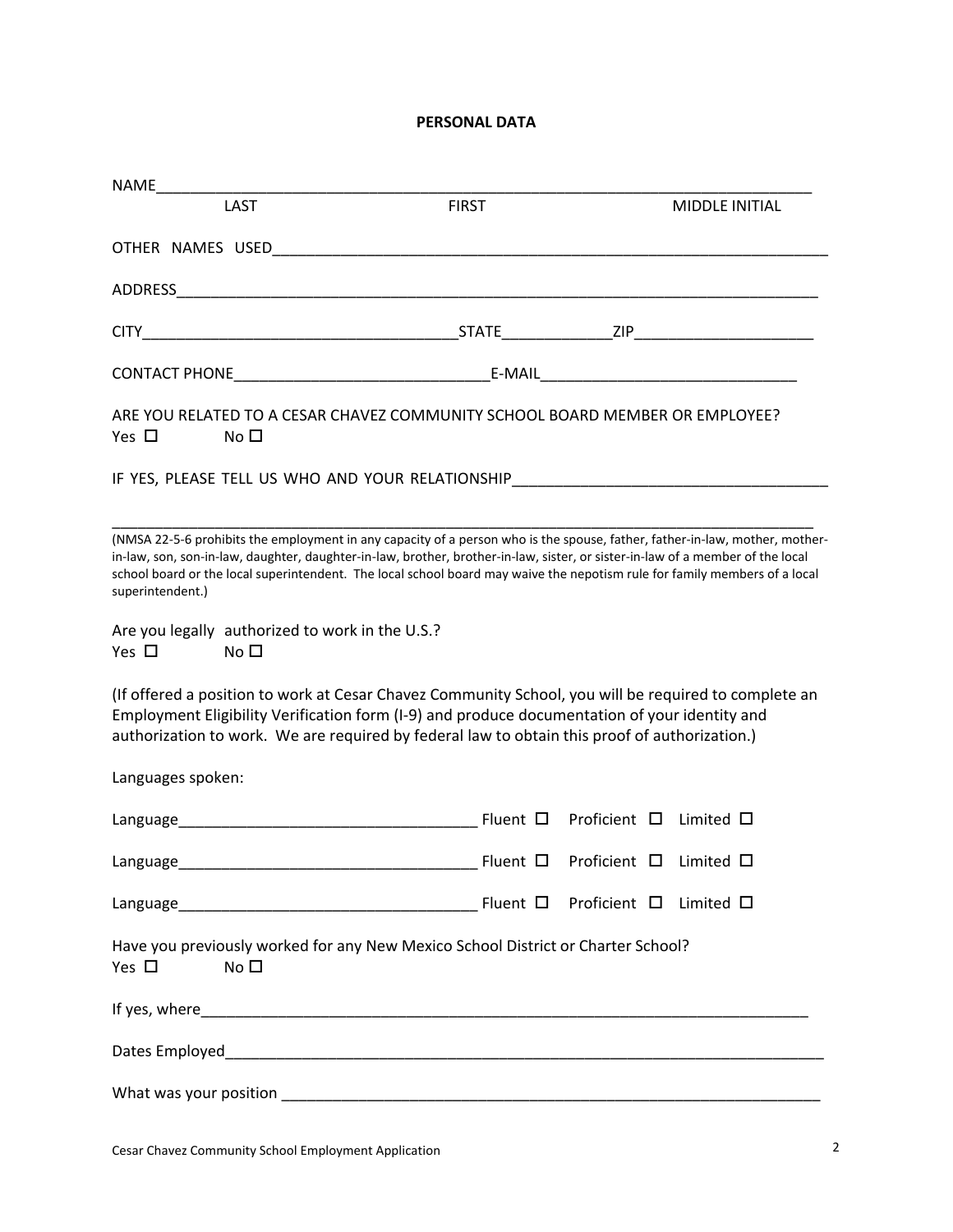#### **LICENSURE INFORMATION**

If the position you are applying for requires a license, please complete this section. You may skip this section if the position you are applying for does not require a license.

Include a copy of all license(s) with this application.

All licensure information will be verified through the licensing agency prior to an offer of employment.

| <b>New Mexico Teaching License Information</b>                                                                  |  |  |
|-----------------------------------------------------------------------------------------------------------------|--|--|
| License Level 2008 2009 2010 2020 2021 2022 2023 2024 2022 2022 2023 2024 2022 2023 2024 2022 2023 2024 2022 20 |  |  |
|                                                                                                                 |  |  |
|                                                                                                                 |  |  |
|                                                                                                                 |  |  |
| Do you have a Special Education License?<br>$Yes \Box$ No $\Box$                                                |  |  |

|                                   | <b>Other New Mexico School Personnel License Information</b> |  |
|-----------------------------------|--------------------------------------------------------------|--|
| Type of License                   |                                                              |  |
| License Level <b>Example 2014</b> | License Number <u>___________________________</u>            |  |
|                                   |                                                              |  |
| Effective From/To                 |                                                              |  |

|                 | <b>State Of New Mexico</b><br><b>Board and Commissions OR Regulation and Licensing Department</b> |
|-----------------|---------------------------------------------------------------------------------------------------|
| Type of License |                                                                                                   |
| License Number  | <b>Expiration Date</b>                                                                            |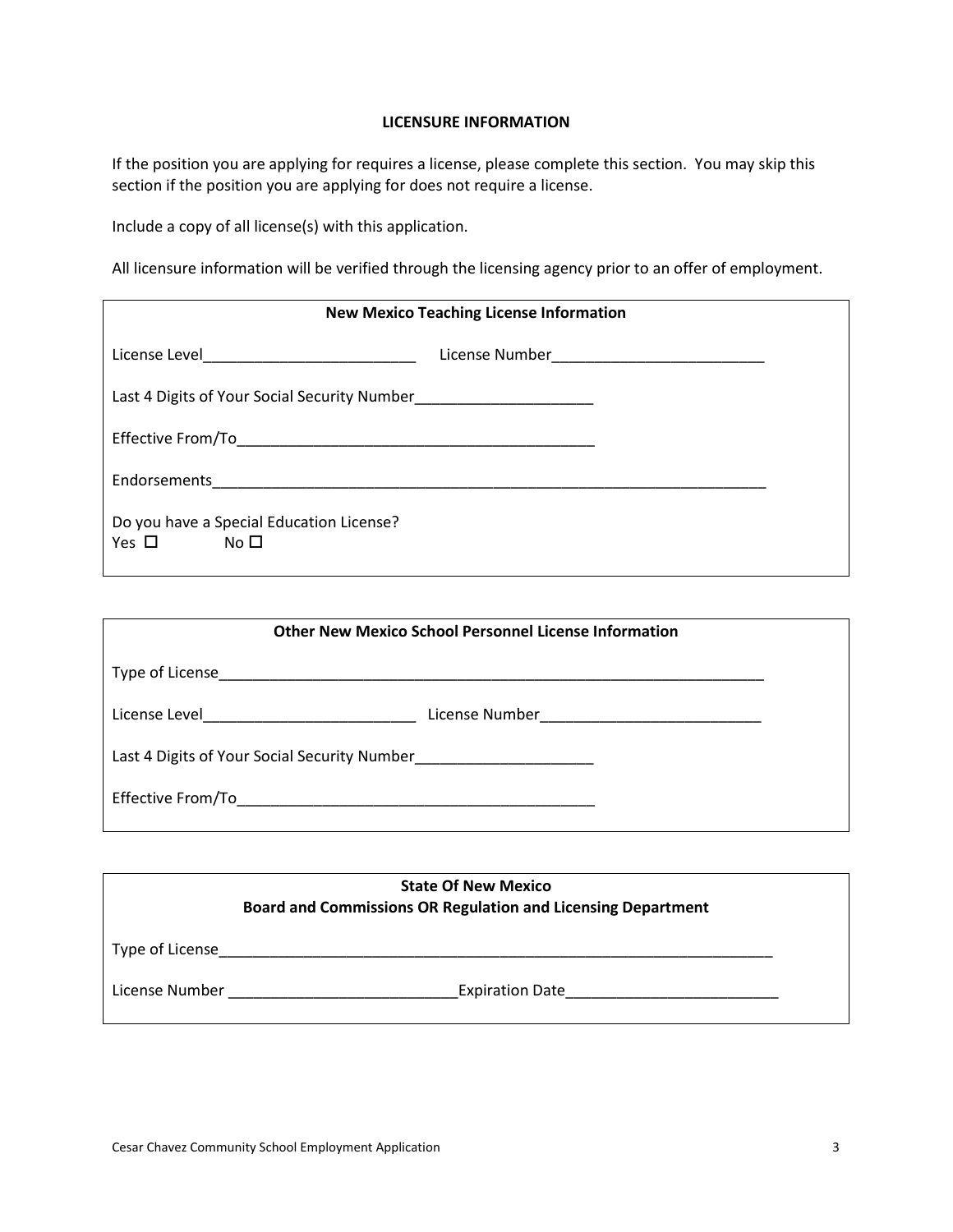#### **EMPLOYMENT HISTORY**

Include ALL employers since high school. Account for any gaps in employment history (i.e.: returned to school; stay at home parent). If unemployed, give your address and telephone number during period of unemployment). List chronologically with the most recent employer first.

Include student teaching experience if you have fewer than 2 full consecutive years of employment as a teacher.

| Employer Name | Employer Address and<br>Telephone Number | Dates of<br>Employment | Position Held | Supervisor | Reason for Leaving |
|---------------|------------------------------------------|------------------------|---------------|------------|--------------------|
|               |                                          |                        |               |            |                    |
|               |                                          |                        |               |            |                    |
|               |                                          |                        |               |            |                    |
|               |                                          |                        |               |            |                    |
|               |                                          |                        |               |            |                    |
|               |                                          |                        |               |            |                    |
|               |                                          |                        |               |            |                    |
|               |                                          |                        |               |            |                    |
|               |                                          |                        |               |            |                    |
|               |                                          |                        |               |            |                    |
|               |                                          |                        |               |            |                    |
|               |                                          |                        |               |            |                    |
|               |                                          |                        |               |            |                    |
|               |                                          |                        |               |            |                    |
|               |                                          |                        |               |            |                    |
|               |                                          |                        |               |            |                    |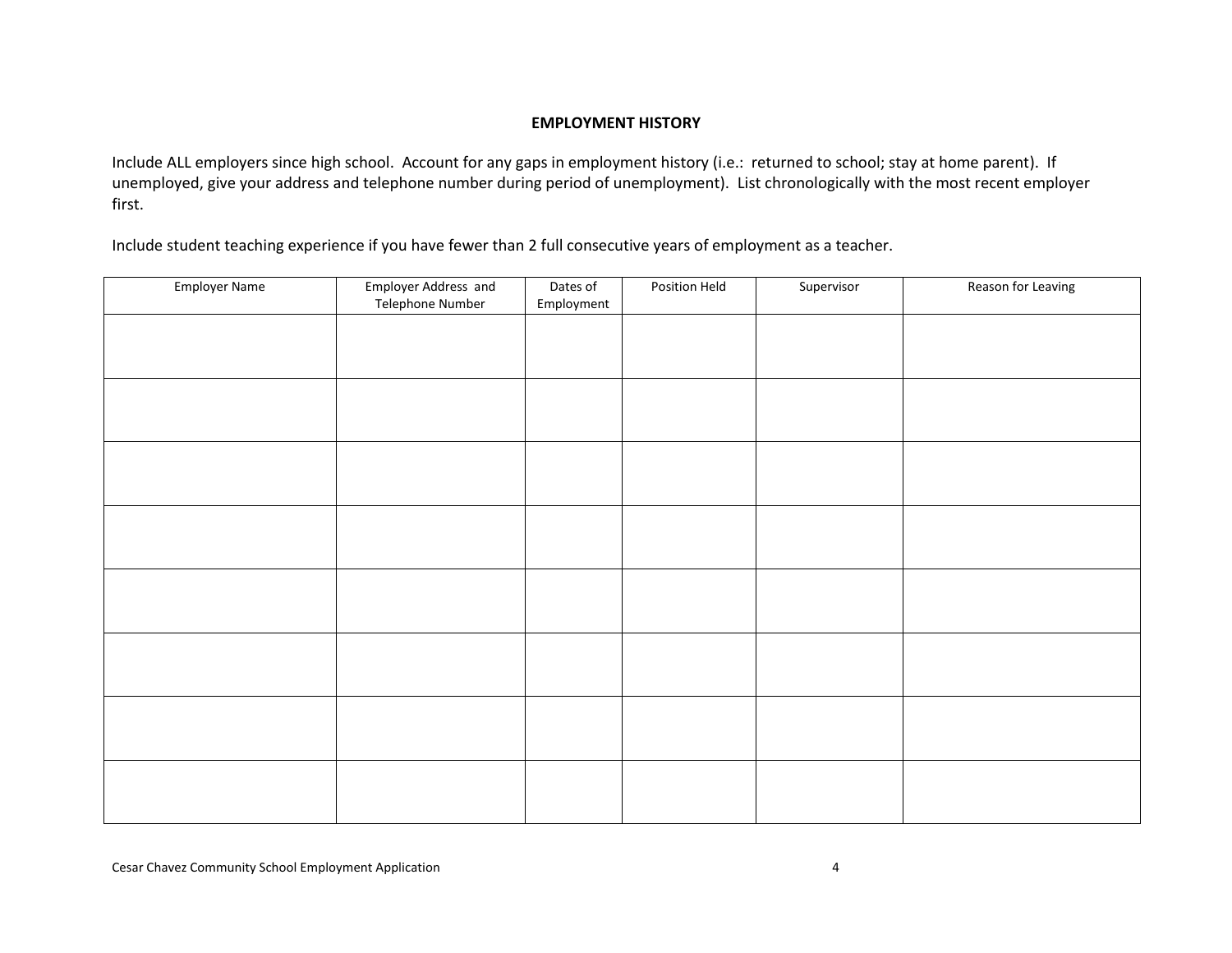## **EDUCATION HISTORY**

Upon Employment, you will be required to provide official transcripts to verify your education.

| Name of School | <b>School Address</b> | Dates<br>Attended | Field of Study | Date of Graduation | Degree Earned |
|----------------|-----------------------|-------------------|----------------|--------------------|---------------|
|                |                       |                   |                |                    |               |
|                |                       |                   |                |                    |               |
|                |                       |                   |                |                    |               |
|                |                       |                   |                |                    |               |
|                |                       |                   |                |                    |               |
|                |                       |                   |                |                    |               |
|                |                       |                   |                |                    |               |
|                |                       |                   |                |                    |               |

## **REFERENCES**

Please provide no less than 3 references that are not related to you.

| Name | Address | Phone<br>Number | Email address | Years known | Professional or Personal |
|------|---------|-----------------|---------------|-------------|--------------------------|
|      |         |                 |               |             |                          |
|      |         |                 |               |             |                          |
|      |         |                 |               |             |                          |
|      |         |                 |               |             |                          |
|      |         |                 |               |             |                          |
|      |         |                 |               |             |                          |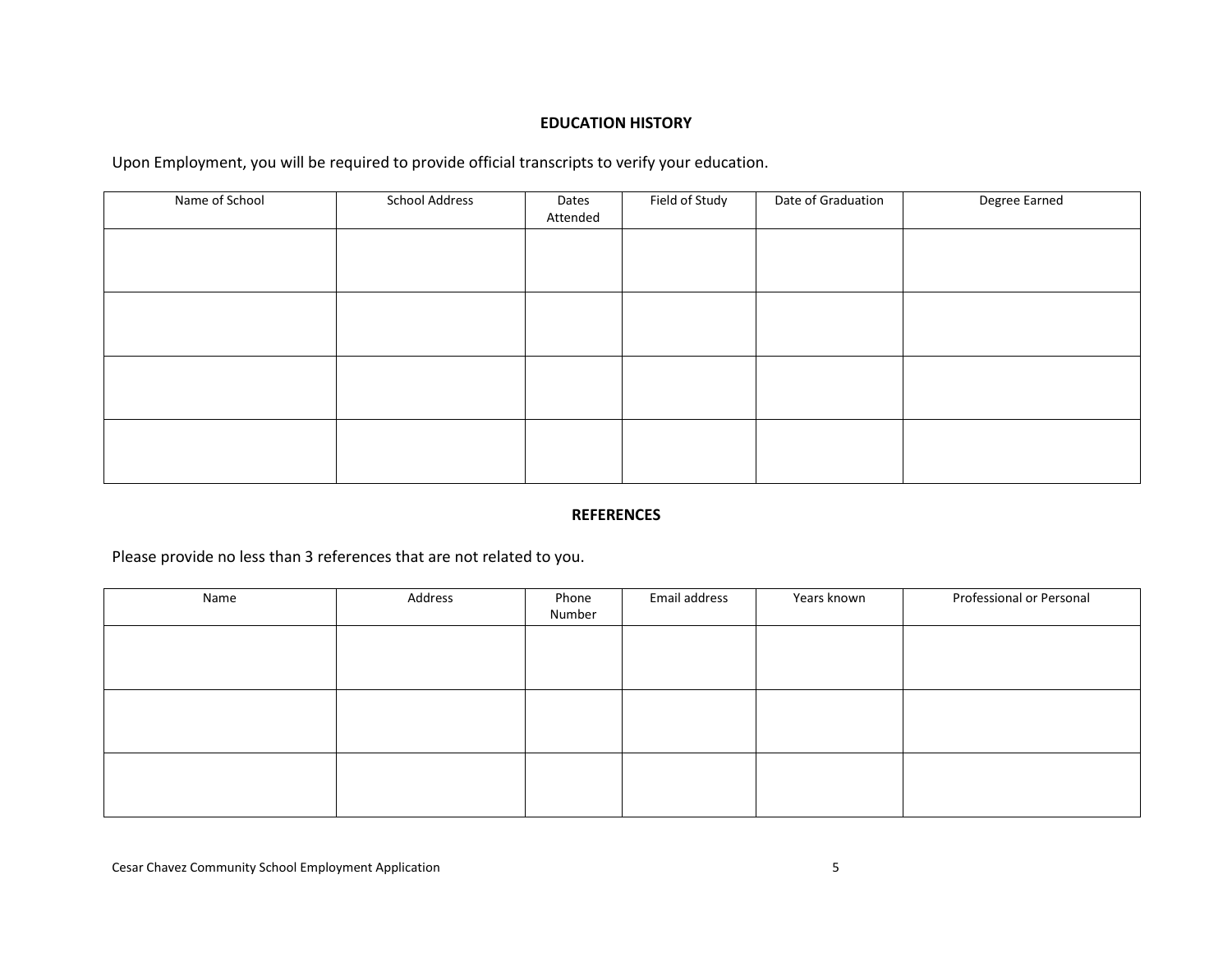#### **EMPLOYMENT HISTORY AFFIDAVIT**

To the Applicant:

Most positions with Cesar Chavez Community School involve contact with our student population. You must provide the information requested below to help us evaluate your suitability to perform in this capacity. *As with the rest of this application, any misrepresentation or omission of fact may be grounds for disqualification or discharge, regardless of when the misrepresentation or omission is discovered.* 

An affirmative answer provided by you on this insert is NOT an automatic bar to employment. Cesar Chavez Community School will consider the nature of any alleged conduct underlying an affirmative response, the date of the alleged conduct in question, your intervening conduct, and the relationship between the alleged conduct underlying the affirmative response and the position for which you are applying.

I, the controller the state of the state of the state of the state of the state of the state of the state of the state of the state of the state of the state of the state of the state of the state of the state of the state Community School, certify that this document is true, accurate, and full disclosure of my professional background history.

| $\mathbf{1}$ . | Are you presently being investigated or under a procedure to consider your discharge    |            |              |
|----------------|-----------------------------------------------------------------------------------------|------------|--------------|
|                | for misconduct by your present employer or, if you offered a resignation, your previous | Yes $\Box$ | No $\square$ |
|                | employer?                                                                               |            |              |
| 2.             | Have you ever been reprimanded for misconduct?                                          | Yes $\Box$ | No $\square$ |
|                | Have you ever been disciplined for misconduct:                                          | Yes $\Box$ | No $\square$ |
|                | Have you ever been discharged for misconduct?                                           | Yes $\Box$ | No $\square$ |
|                | Have you ever resigned, or been asked to resign, from a prior position for misconduct?  | Yes $\Box$ | No $\square$ |
| 3.             | Have you ever resigned from a prior position without being asked, but under             | Yes $\Box$ | No $\square$ |
|                | circumstances involving your employer's investigation of inappropriate sexual contact   |            |              |
|                | with another person?                                                                    |            |              |
|                |                                                                                         |            |              |
|                | Or, involving your employer's investigation for sexual abuse of another person?         | Yes □      | No $\Box$    |

*Note: If you have answered yes to any of the questions above, please attach sheet(s) explaining in detail. Include the date of the misconduct in question, and sign and date each sheet in the upper right corner.* 

I understand and agree that any offer of employment that I may receive, or have received, from Cesar Chavez Community School is conditioned upon the School's receipt of information pursuant to a check of my professional history. I further understand and agree that I may be terminated by the School immediately if any information contained in this affidavit is inaccurate or if any information is received by the School is inconsistent with any statement made by me on this affidavit. I further understand that this affidavit in no way replaces the fingerprint criminal background check that I will undergo if I am offered employment based on this employment application.

I authorize the School to check my employment history, including without limitation, evaluations, reference checks, and release of investigatory information possessed by any private or public employer of any state, local, or federal agency. In connection with any request for or provision of such information, I expressly waive any claims, including without limitation defamation, emotional distress, invitation of privacy or interference with contractual relations that I might otherwise have against the School, its agents and officials, or any provider of such information.

I understand that all terms of employment or offers of employment are conditional until the required employment investigation is complete. I have read this authorization and release of all claims, and I expressly agree to the terms set forth herein.

| <b>Printed Name</b> |  |
|---------------------|--|
|---------------------|--|

Signature

| Date |  |
|------|--|
|      |  |